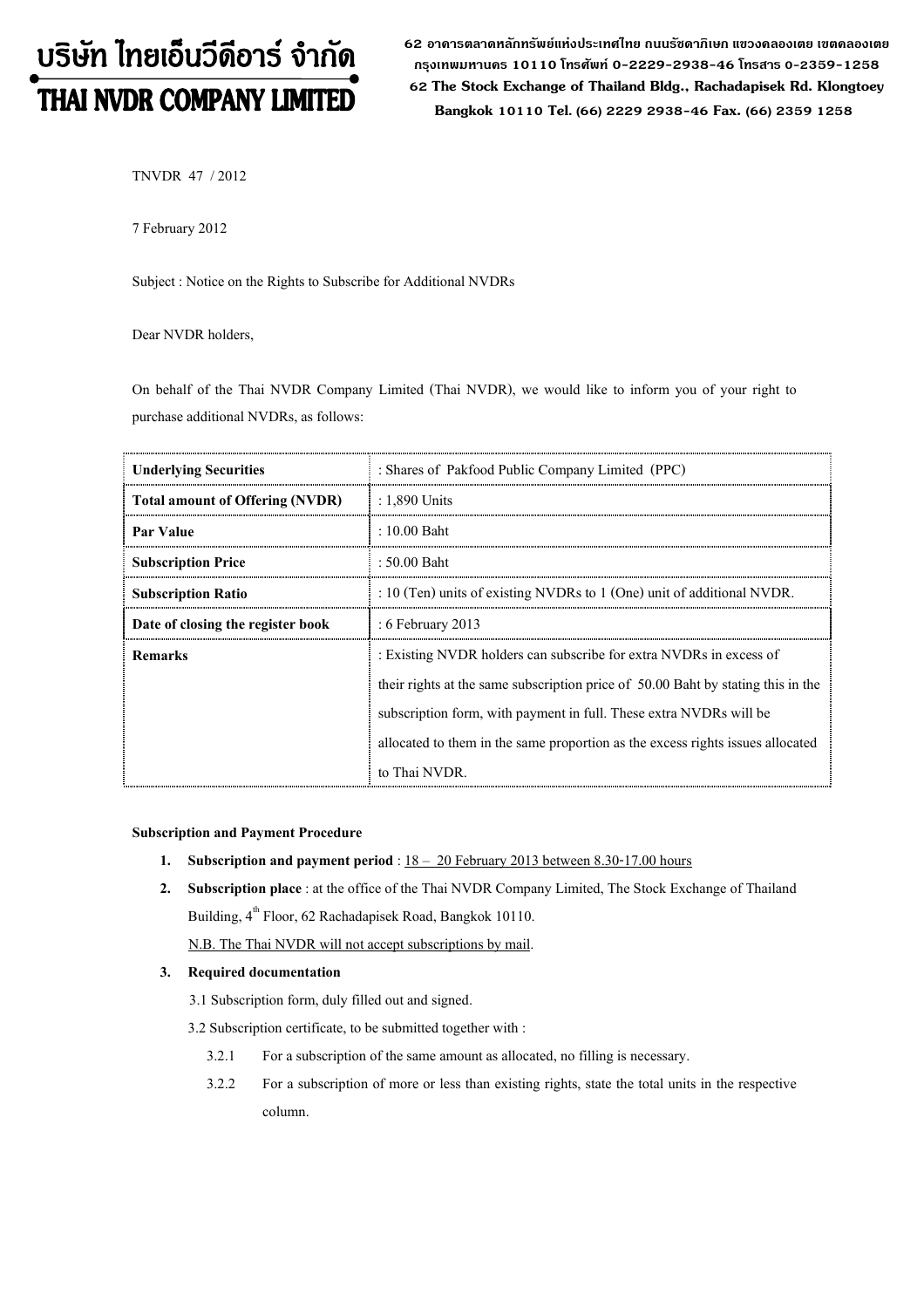#### 4. Payment

4.1 Subscription for full entitlement or less than or excess the entitlement, please make payment by one check or one cashier check which is collectable through clearing house in Bangkok. The check or cashier check shall be dated from  $18 - 20$  February 2013. Indicate the subscription date and make it payable to <u>"Pakfood Public Co Ltd for subscription of Right Offering shares less than/equal to the</u> entitlement".

4.2 Subscription for excess the entitlement, payment must be made by additional one check or one cashier check which is collectable through clearing house in Bangkok. The check or cashier check shall be dated from  $18 - 20$  February 2013. Indicate the subscription date and make it payable to "Pakfood Public Co Ltd for subscription of Right Offering shares in excess of the entitlement".

- 5. If NVDR holders fail to exercise their rights or make a payment within the allotted time schedule, or the check or cashier check is not honored, it shall be deemed that such NVDR holders do not wish to exercise their subscription rights. Thai NVDR shall thus regard the subscription as being void.
- 6. Refund for unallotted NVDRs.

If the excess rights NVDRs were not allotted in full because the number of NVDRs subscribed for were more than the number or remaining units of NVDRs, the Thai NVDR will make a refund (without interest) to the NVDR holders by check for the unallotted NVDRs and send it by registered mail to the address that appears on the Share Register Book on the date of closing the book, within 7 business days after the Thai NVDR has received the refund from the underlying company.

Should you need any further information, please do not hesitate to contact Thai NVDR Company Limited at 02-229-2800 Ext. 2938-46.

Sincerely yours,

Thai NVDR Company Limited

Pichogen Chanchaigen

(Pichaya Chomchaiya) Head Depository Department The Stock Exchange of Thailand

Enclosure : 1. Subscription Form for NVDR Right Issues 2. Subscription Certificate